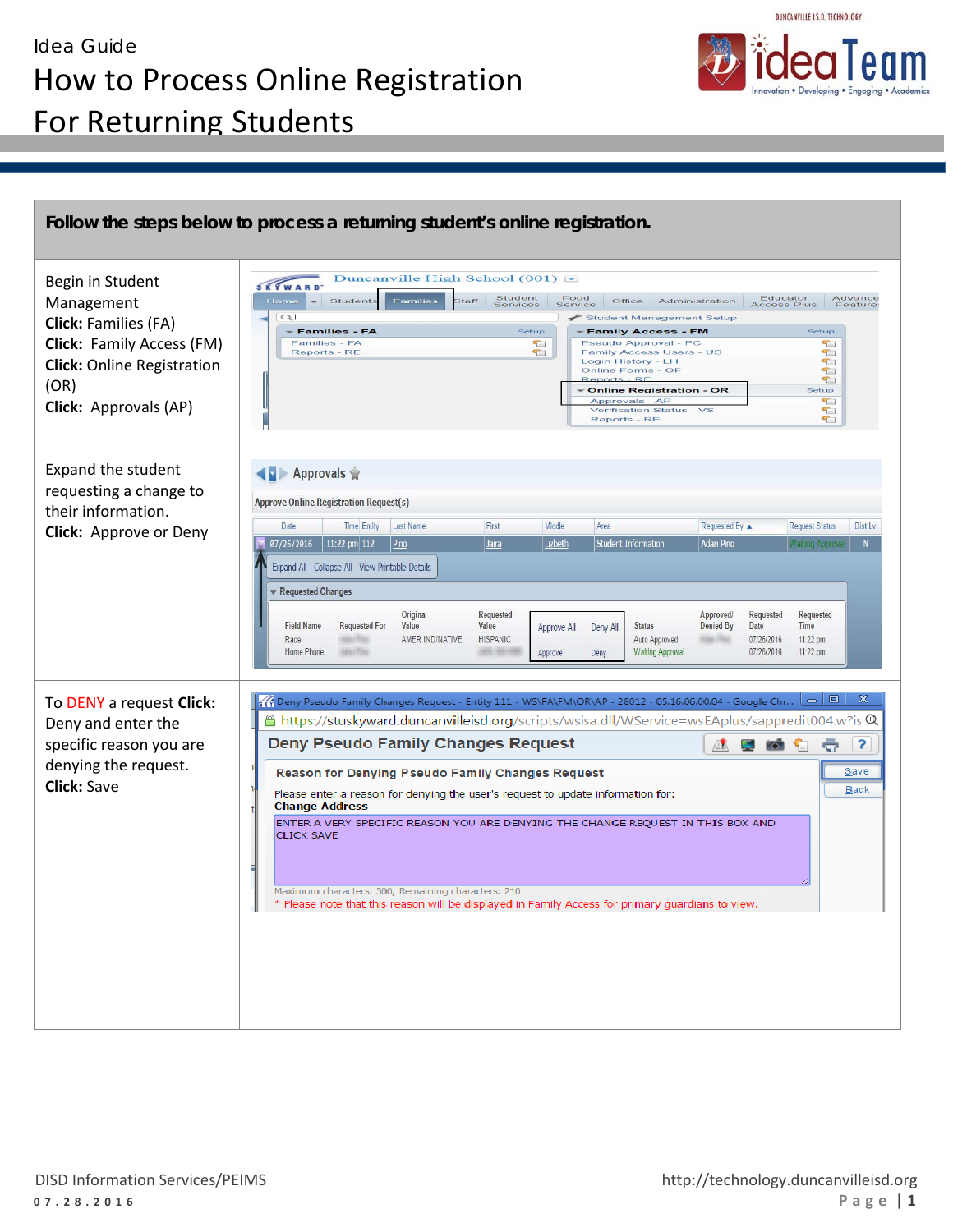## Idea Guide How to Process Online Registration For Returning Students

| A message will be                                       | Krystal Tate<br><b>Family Access</b><br>All Students $\blacksquare$                                                                                                       | M                   |
|---------------------------------------------------------|---------------------------------------------------------------------------------------------------------------------------------------------------------------------------|---------------------|
| displayed in Family Access                              | You have unread messages<br>祡                                                                                                                                             |                     |
| as soon as you click the                                | Home<br>œ<br>Returning Student Registration is now open until 08/21/2016                                                                                                  | <b>ED</b> Upc       |
| Save button if requests                                 | New to District<br>Enrollment<br>Returning Student Registration at CJ & Anne Hyman Elementary for the 2016-2017                                                           |                     |
|                                                         | school year is now open, yet has not been completed for Duncanville.<br>Returning                                                                                         |                     |
| have been denied.                                       | Student<br>Registration<br>Go to Returning Student Registration for Duncanville                                                                                           |                     |
|                                                         | Calendar<br>⊕<br>A Requested Change has been Denied                                                                                                                       |                     |
|                                                         | Attendance<br>The School District has denied a requested change for Duncanville.                                                                                          |                     |
|                                                         | <b>Test Scores</b><br>2016-2017 Returning Student Registration at CJ & Anne Hyman Elementary has been<br>marked incomplete for Duncanville<br><b>Activities</b>           |                     |
|                                                         | View unread denied request -<br>Homeroom                                                                                                                                  |                     |
|                                                         | Duncanville, Krystian<br><b>Academic History</b>                                                                                                                          |                     |
|                                                         | <b>William</b> Lunch Application Information<br><b>REPORTS</b><br>Tue Jul 26, 2016 10:48am                                                                                |                     |
|                                                         | <b>Parent Notification:</b><br>Login History<br>To register for school meals, do NOT use your Skyward Family Access log                                                   |                     |
|                                                         | on/password. Use the Free and Reduced Meals username/password<br>previously provided or register to receive this information.                                             |                     |
|                                                         |                                                                                                                                                                           |                     |
| When all of the student's<br>registration requests have | Duncanville ISD $(000)$<br><b>SKYWARD</b>                                                                                                                                 |                     |
| been completed by the                                   | Student<br>Food<br>Educator<br><b>Staff</b><br><b>Students</b><br>Office<br>Administration<br>Home<br><b>Families</b><br><b>Services</b><br>Service<br><b>Access Plus</b> | Advanc<br>Feature   |
|                                                         |                                                                                                                                                                           |                     |
| parent and approved by                                  | Student Management Setup<br>Q                                                                                                                                             |                     |
| the office Click: on                                    | <b>Families - FA</b><br><del>▼</del> Family Access - FM<br>Setup<br>Setup<br>Ap                                                                                           |                     |
| <b>Verification Status</b>                              | Families - FA<br>Pseudo Approval - PC<br>₠<br>☜                                                                                                                           |                     |
|                                                         | Login History - LH<br>Reports - RE<br>₠<br>ข                                                                                                                              |                     |
|                                                         | Reports - RE<br>☜                                                                                                                                                         |                     |
|                                                         | <b>Online Registration - OR</b>                                                                                                                                           |                     |
|                                                         |                                                                                                                                                                           |                     |
|                                                         | Approvals - AP                                                                                                                                                            |                     |
|                                                         | ₠<br>₠<br><b>Verification Status - VS</b>                                                                                                                                 |                     |
|                                                         | €<br><b>Reports - RE</b>                                                                                                                                                  |                     |
|                                                         |                                                                                                                                                                           |                     |
| Verify all steps have been                              | <b>D</b> A R B <b>M</b> C Favorites <b>C</b> New Window C My Print Queue<br>Verification Status                                                                           |                     |
| completed and Click:                                    | Student Verification Status for: 2016-2017<br>79<br>Lost Name -                                                                                                           | Filter<br>Options   |
|                                                         | First<br>Middle<br>Other ID<br>Verified<br><b>Verified By</b><br>Time Verified<br>139742<br><b>Duncariy</b><br><b><i>v</i></b> Panther                                    | Mark as<br>Verified |
|                                                         | Expand All Collapse All View Printable Details                                                                                                                            |                     |
|                                                         | * Completed Steps                                                                                                                                                         |                     |
|                                                         | Step<br><b>Deacription</b><br>Completed Date<br>NETECI EITTRE                                                                                                             |                     |
|                                                         | Student Information Verification<br>07/28/2016<br>7:03 PM<br>$\mathcal{L}$<br>07/22/2016<br>11:06 AM<br>Verify Ethnicity/Race<br>$\overline{2}$                           |                     |
|                                                         | 07/22/2016<br>11:07 AM<br>$\mathfrak{Z}$<br>Student Health Information Form                                                                                               |                     |
|                                                         | Transportation Request for Service<br>07/28/2016<br>7:03 PM<br>4.<br>07/22/2016<br>11:07 AM<br>$-5$<br>Transportation Request for Service                                 |                     |
| Mark as Verified.                                       | 07/22/2016<br>11:08 AM<br>Additional Family Questionnaire<br>6                                                                                                            |                     |
|                                                         | 07/22/2016<br>11:08 AM<br>Occupational/ Migrant Survey<br>Student Residency Questionaire<br>07/22/2016<br>11:08 AM                                                        |                     |
|                                                         | 07/22/2016<br>11:09 AM<br>Parent Permissions and Acknowledgments<br>10<br>DISD Lunch Application (Optional)<br>07/22/2016<br>11:09 AM                                     |                     |
|                                                         | 07/22/2016<br>11:09 AM<br>11.<br>Complete Registration                                                                                                                    |                     |

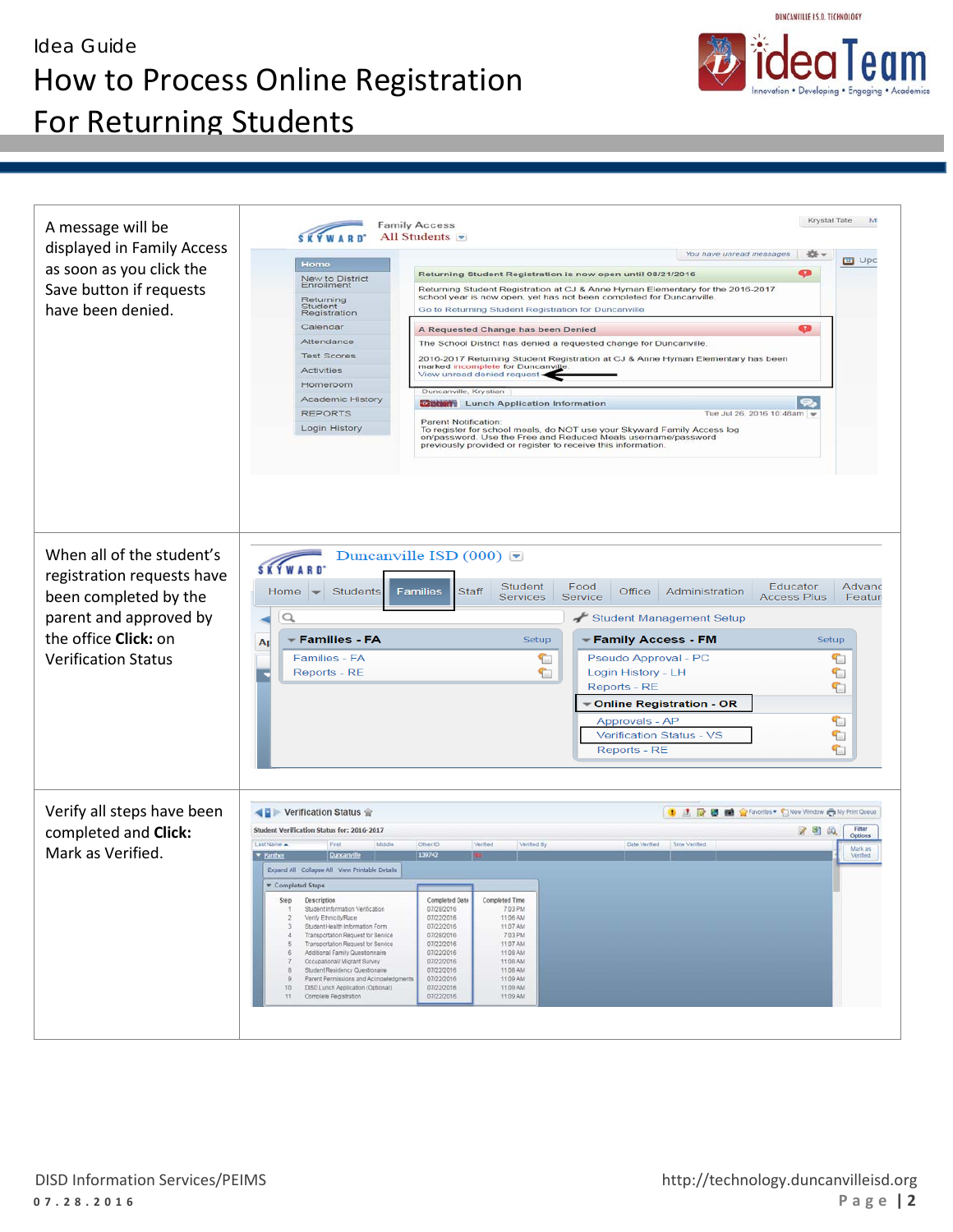## Idea Guide How to Process Online Registration



For Returning Students

| <b>Filter Options:</b><br>Go to:<br>Families<br>⋗<br>⋗<br>Online<br>Registration<br>$\triangleright$ Approvals<br>In that screen you will see<br>filter options, click the<br>button.       | $\rightarrow$ (1) $\rightarrow$<br>Favorites • T New Window T My Print Queue<br>Æ.<br>至れ<br><b>Filter</b><br>do.<br>$\overline{\mathscr{L}}$<br><b>Options</b><br><b>Dist Lvl</b><br><b>Request Status</b><br>$\overline{\mathbf{N}}$<br><b>Waiting Approval</b><br>$\mathbb N$<br><b>Waiting Approval</b><br><b>Waiting Approval</b><br>N<br>N<br><b>Waiting Approval</b><br>N<br><b>Waiting Approval</b><br>$\mathbb{N}$<br><b>Waiting Approval</b><br><b>Waiting Approval</b><br>N |
|---------------------------------------------------------------------------------------------------------------------------------------------------------------------------------------------|---------------------------------------------------------------------------------------------------------------------------------------------------------------------------------------------------------------------------------------------------------------------------------------------------------------------------------------------------------------------------------------------------------------------------------------------------------------------------------------|
| Once you click Filter<br>Options you will get the<br>next message. You will<br>need to hide request that<br>are complete so that you<br>may focus on the ones<br>that are waiting approval. | <b>Filter Options</b><br><b>Apply Filter</b><br>Hide Change Requests that are Waiting Approval<br><b>Back</b><br>Hide Change Requests that are Complete                                                                                                                                                                                                                                                                                                                               |
| Go to:<br>Families<br>➤<br>Online<br>⋗<br>Registration<br>Verification<br>➤<br><b>Status</b><br>There you will see filter<br>options as well. Click the<br>button.                          | A My Print Queue<br>ŧ<br><b>Filter</b><br><b>Options</b><br><b>Time Verified</b><br>Mark as<br>Verified                                                                                                                                                                                                                                                                                                                                                                               |